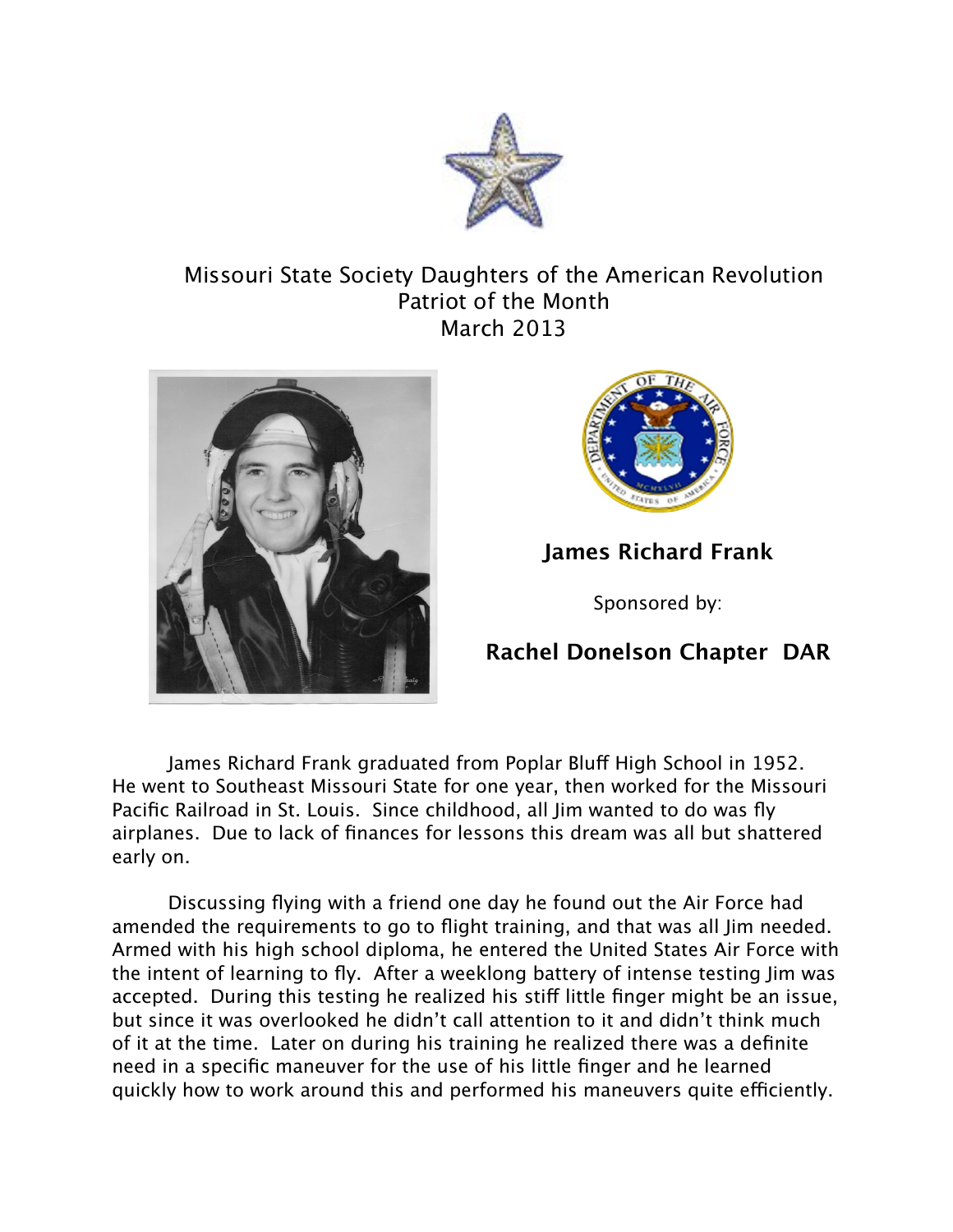Jim did his re-flight training at Lackland Air Force Base. He did his primary training at Stallings Air Base in North Carolina and then advanced at Bryan Air Force Base in Texas flying T-33's. Upon graduation he was commissioned as a 2nd LT.

Jim's first assignment was flying RF84's doing photo reconnaissance out of Sembach Germany. There was no armed protection on these missions, so the need to be alert and precise was a must. His next assignment was in France for two years, then back to South Carolina, Germany, and Texas.

While in France, Jim was flying the RF-101 Voodoo, a two-engine, single seat aircraft. He was scheduled to fly a training mission in the local area and during the preflight weather briefing he was assured the weather would be excellent for departure and estimated landing. On takeoff, just after breaking ground. he went into the clouds and simultaneously a warning light illuminated on the instrument panel. He shut down the left engine and climbed above the clouds. He notified control he had lost an engine on takeoff and still had a full load of fuel but would stay local to burn off fuel to get down to landing weight. Shortly after that, the fire warning light came on for the right engine. Jim checked the left engine oil pressure which had returned to normal so he restarted the left engine and shut down the right engine, which had the fire warning light still on. Jim continued to burn fuel and watch the oil pressure gage until he got to landing weight. He made a safe landing and found out later that both problems had been a result of parts failure. Other than that, it was just another normal day.

 In 1969 Jim was sent to Thailand and flew missions over Vietnam where he earned one of his two Distinguished Flying Crosses. This particular mission was to fly low level photo reconnaissance over the Mu Gia Pass, the main route from North Viet Nam through Laos to South Viet Nam. It was heavily defended and Jim made four passes through to get the information needed. They could see the gun crews trying to track and fire at them on each pass, as they were flying about 100 to 200 feet from the ground. Jim was flying too fast for them to swivel their guns to accurately track and fire at him. He was also leaving a smoke trail and used the after burner which would burn the smoke and help give some cover. He says, "Our motto was 'Alone, unarmed, and unafraid' and two out of three wasn't bad!"

After Vietnam, Jim had an assignment in England, then Texas and then on to California. On one particular assignment, he was to fly a photo shoot of a group of Academy graduates who were lined up on a huge grandstand. When he asked how low they wanted him to fly he was told as low as you need to in